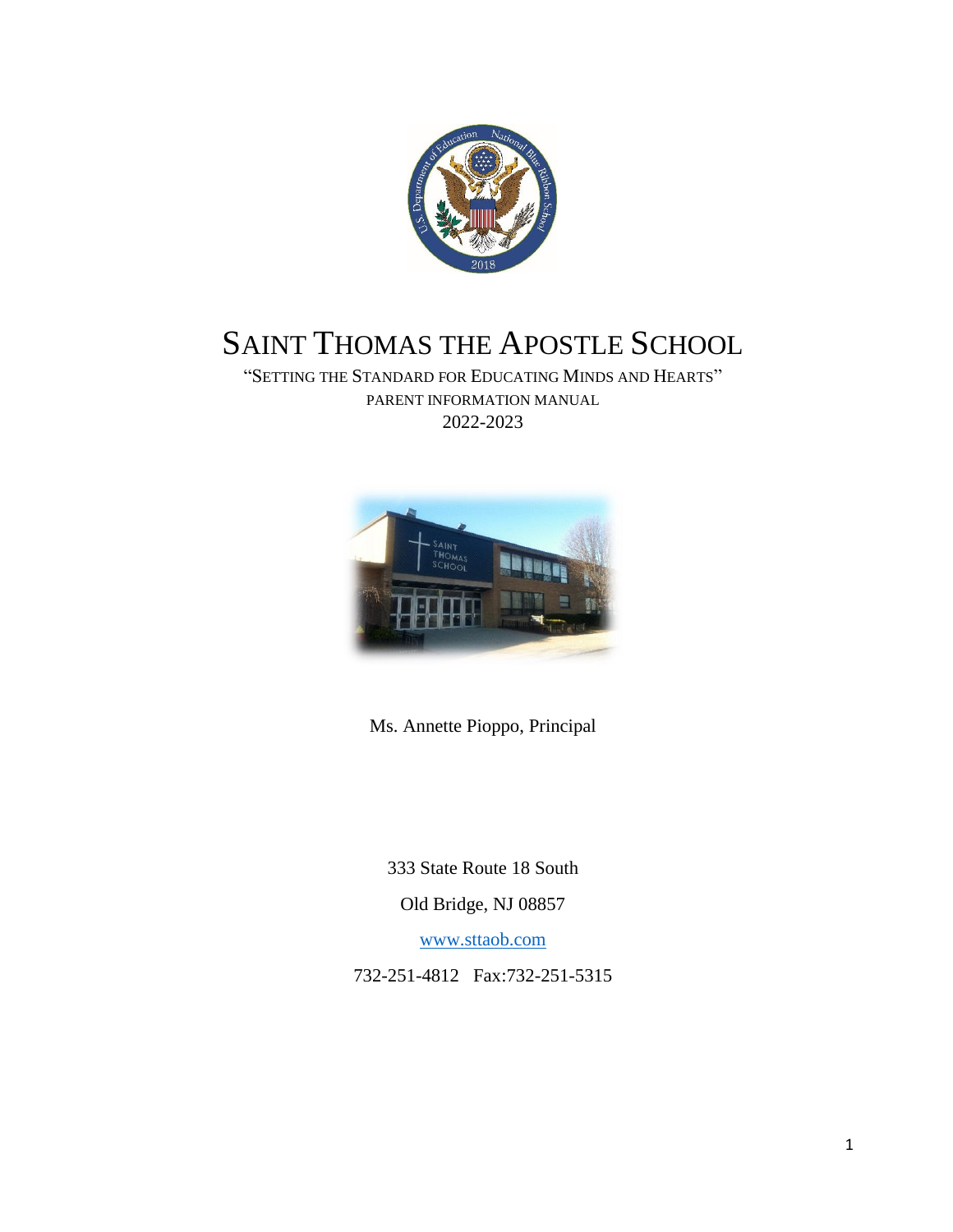## SAINT THOMAS THE APOSTLE SCHOOL

2022-2023

#### *Mission Statement*

Saint Thomas the Apostle School educates minds and hearts through the integration of a challenging curriculum and a firm faith in our Lord and our God. We do this for our students by supporting diversified achievements, respectful leadership, and Christian service to God and Community.

#### **And where there is God…**

Catholic schools provide a community where students learn and grow as Jesus did in faith., knowledge, and compassion for others. In this nurturing environment, students are given an opportunity to use their gifts and talents while learning to appreciate the contributions of others. It is in serving others that our students learn to give of themselves and practice the values they have been taught. We provide opportunities for personal prayer and pray together as a family on a regular basis through our Masses, services, and daily prayers. Students are able to freely practice their faith and express themselves in a way which encompasses all aspects of their lives. In addition to academic excellence, students are encouraged to develop character and integrity through Christian values. This culture helps to prepare the children to become successful and faithful in their professional and personal lives.

### **Saint Thomas the Apostle is proud to receive its accreditation by AdvancED of Colleges & Schools Commission on Elementary Schools**

| <b>ADMINISTRATION</b> |  |
|-----------------------|--|
|                       |  |
|                       |  |

#### *DEPARTMENTS/SERVICE/OPERATIONS*

| SCHOOL BUSINESS OFFICE ADMINISTRATOR | Colleen Fritzen          | Ext. 8254    |
|--------------------------------------|--------------------------|--------------|
| <b>SCHOOL OFFICE MANAGER</b>         | MaryAnn Adami            | Ext. 8229    |
| ADVANCEMENT AND ADMISSIONS           | Julie Pasquale           | Ext. 8253    |
| <b>AFTER CARE</b>                    | MaryAnn Adami            | Ext. 8229    |
| <b>BEFORE CARE</b>                   | Donna Delfino            | Ext. 8255    |
| PARISH BUSINESS OFFICE MANAGER       | Michelle Loney           | Ext. 8223    |
| <b>SCHOOL NURSE</b>                  | Marissa Dante            | Ext. 8230    |
| <b>OPERATIONS MANAGER</b>            | <b>Scott Titmas</b>      | Ext. 8231    |
| <b>FOOD SERVICES</b>                 | Laura Brown              | 732-251-6361 |
|                                      | HarmonyFoods@outlook.com |              |

| <b>SCHOOL HOURS:</b><br><b>OFFICE HOURS</b> | Pre-K through 8                                                     | 7:45AM to 2:00PM<br>7:30AM to 2:30PM |                                          |
|---------------------------------------------|---------------------------------------------------------------------|--------------------------------------|------------------------------------------|
| <b>Contact Information</b>                  | 333 Route 18 South, Old Bridge, NJ 08857<br>Website: www.sttaob.com |                                      | Phone: 732-251-4812<br>Fax: 732-251-5315 |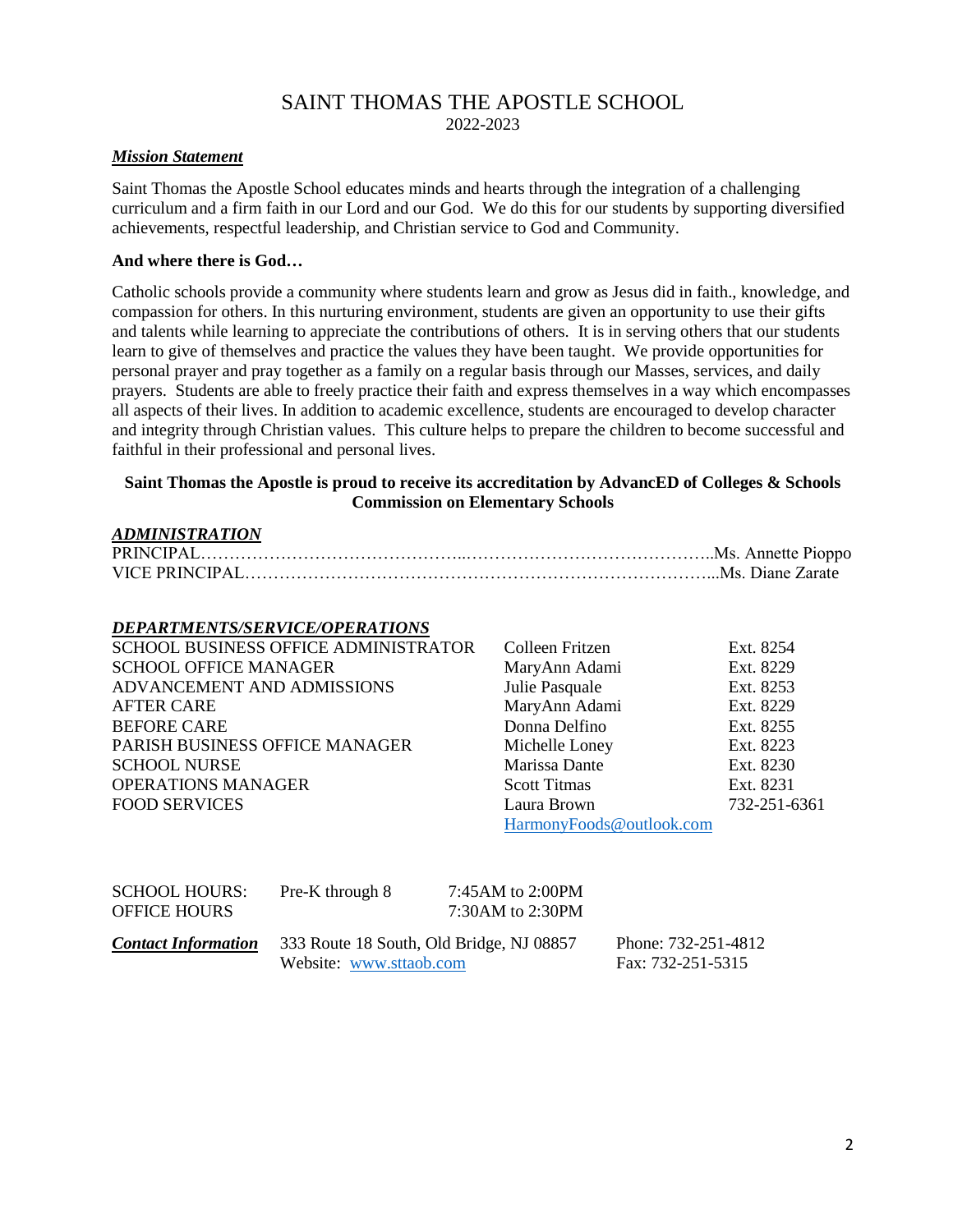### **Admissions Information for All New Students**

An Inquiry Form is available on the school website, from the Admissions Office at St. Thomas the Apostle School, or by calling 732-251-4000 Ext. 8253 to have one sent to you. Once you have returned this completed form we can set up an appointment for you and your child(ren) to discuss the rest of the application process. Tours are currently available by appointment only, on Monday through Thursday, between 2:30-3:30PM.

An official acceptance letter will be sent to parents/guardians following the application process. It will then be necessary to submit the proper documentation to the school. This includes all current St. Thomas families who are registering new Preschool or Kindergarten students, or new siblings in grades 1-8.

Registration for new Preschool, Kindergarten, and 1<sup>st</sup> through 8<sup>th</sup> grade students will begin in March.

### **AGE REQUIREMENTS**

| KINDERGARTEN STUDENTS     | Age must adhere to sending district's age requirement                                    |
|---------------------------|------------------------------------------------------------------------------------------|
| PRE-K 4-YEAR OLD STUDENTS | Age must adhere to sending district's age requirement for<br>future Kindergarten program |
| PRE-K 3-YEAR OLD STUDENTS | Must be 3 by October 1 and fully toilet trained                                          |

### **Required Documents and Fees**

- 1. Birth Certificate: Please submit a copy of the original Birth Certificate. **The original birth certificate is for verification of age, and the school has the right to ask to see the original as well as request the copy for our files.**
- 2. Copies of Sacrament Certificates are required for registration. (Baptism, First Reconciliation, First Communion, and Confirmation, as applicable)
- 3. Immunization Form Requirements: A physician signed immunization history is required for all new students. Please note that the influenza vaccine is a requirement for all children between six and fifty-nine months of age attending preschool. Each child must receive at least one dose of the vaccine between September 1<sup>st</sup> and December 31<sup>st</sup> of each year (one dose annually required). St. Thomas the Apostle School follows all state mandated vaccine requirements.
- 4. Bus Form (B6T) and Proof of Residency (if required)
- 5. Non-Public Use of Textbooks Form
- 6. Registration Fee: \$400 per family (K-8). Pre-K Registration Fee \$125. Pre-K siblings DO NOT qualify for the multiple child tuition discount, however the Pre-K Registration Fee is waived. All registration fees and tuition are paid through Blackbaud Smart Tuition. Also, please be aware that there is an annual set up fee assessed by Blackbaud Smart Tuition upon registration in the amount of \$48.

### **Re-registration for Returning Students**

All returning families will be automatically re-registered for the new school year on January 31, unless written notice is received by January 15 that the family will not be returning. The \$400 Registration Fee is paid through Blackbaud Tuition Management (formerly Smart Tuition) in two installments of \$200 each in the months of February and March. After February, the \$400 must be paid in full. The \$48 Smart Tuition set up fee will be included in the first payment. **All Registration Fees are non-refundable.**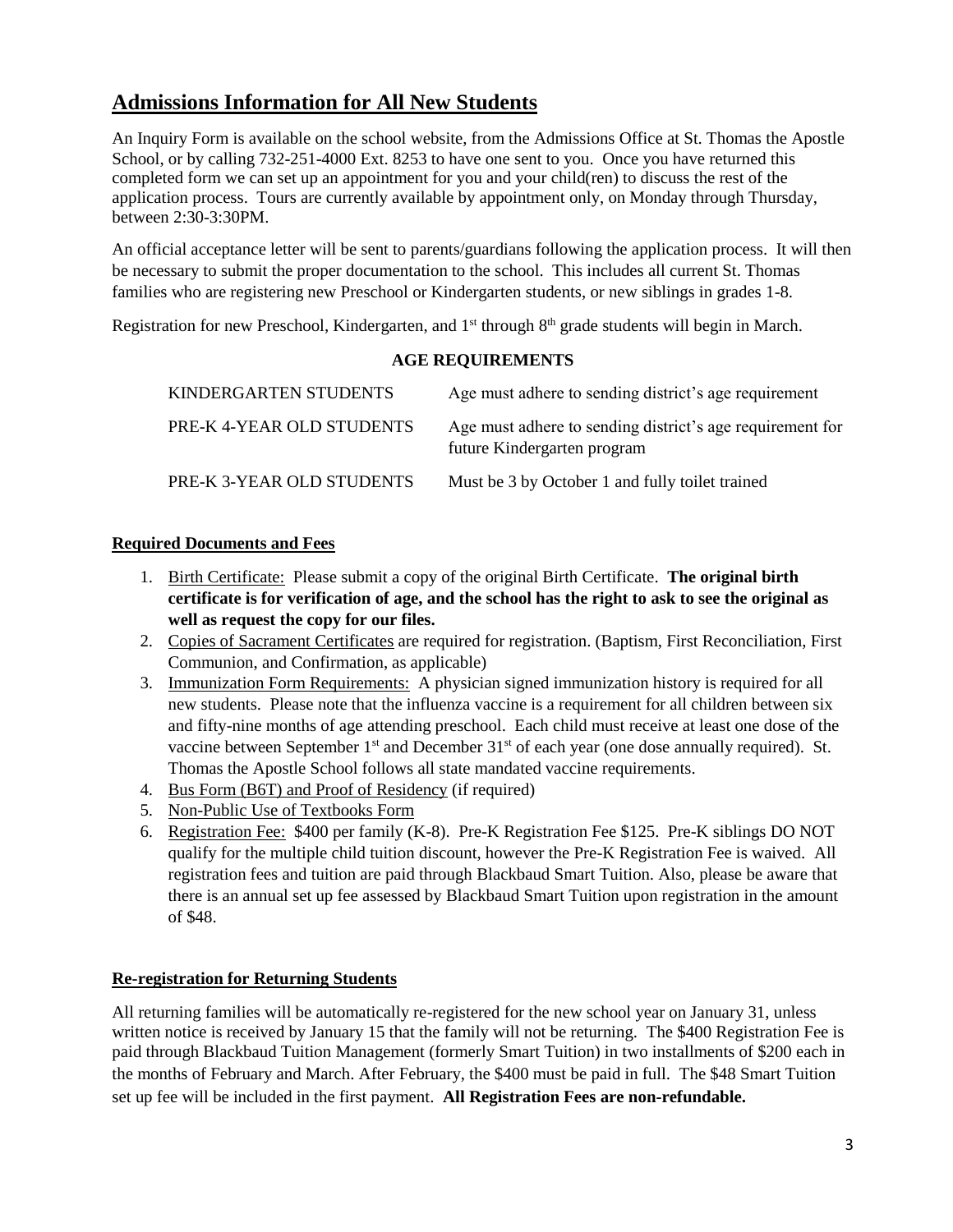### **Grades Kindergarten – 8 Tuition and Fees**

The continuing operation of St. Thomas the Apostle School, since its establishment in 1959, is the result of the cooperative effort of the pastor, faculty, and parents of the St. Thomas community. Each member of the school community must take on the obligation to do his/her specific share in fulfilling the school's total plan for financial self-reliance. Our plan calls for parents to fulfill the following responsibilities:

| <b>TUITION</b>     | <b>CATHOLIC*</b> |          | <b>NON-CATHOLIC</b> |           |                 |  |
|--------------------|------------------|----------|---------------------|-----------|-----------------|--|
|                    | Monthly**        | Annually |                     | Monthly** | <b>Annually</b> |  |
| 1 Child            | \$489            | \$5,374  | 1 Child             | \$ 534    | \$5,874         |  |
| 2 Children         | \$855            | \$9,404  | 2 Children          | \$921     | \$10,130        |  |
| 3 or more children | \$1,147          | \$12,622 | 3 or more children  | \$1,193   | \$13,122        |  |

\*In order to qualify for the Catholic discount, parents must be registered at a Parish in the Diocese, use Sunday envelopes, and worship regularly at a Diocesan Church. Families must submit a Parish Verification Form signed by the Pastor of the church where you attend weekly mass to receive the Catholic discount.

\*\*Monthly payments are based on 11 payments made from July to May. If registration is completed later than July, the monthly payment amount will increase.

### **Registration and Fees (non-refundable)**

Grades K-8: \$400 per family. This fee is payable is two installments of \$200 in the months of February and March. After February, the \$400 must be paid in full. Also, please be aware that there is an annual set up fee assessed by Smart Tuition upon registration in the amount of \$48.

The Registration Fee is paid online through Blackbaud Tuition Management (formerly Smart Tuition). This fee secures your child(ren) a place in our school. It is also necessary to offset the cost of the following:

- Textbooks and supplementary aids
- Standardized testing
- Audio-visual programs and materials
- Classroom periodicals
- Materials for art and music
- Insurance for each student
- Miscellaneous office and classroom supplies

### **Tuition Billing**

St. Thomas the Apostle uses Blackbaud Tuition Management (formerly Smart Tuition Services) to collect tuition. **Parents/Guardians are required to enroll online at [www.enrollwithsmart.com.](http://www.enrollwithsmart.com/)** There are multiple payment choices; however, regardless of the payment plan, **all families are required to register. All families must enroll in automatic payments; we no longer offer invoiced billing.**

**Withdrawal from St. Thomas the Apostle:** Any family who withdraws from St. Thomas the Apostle school after the first day of classes is **obligated to pay tuition through December 31**.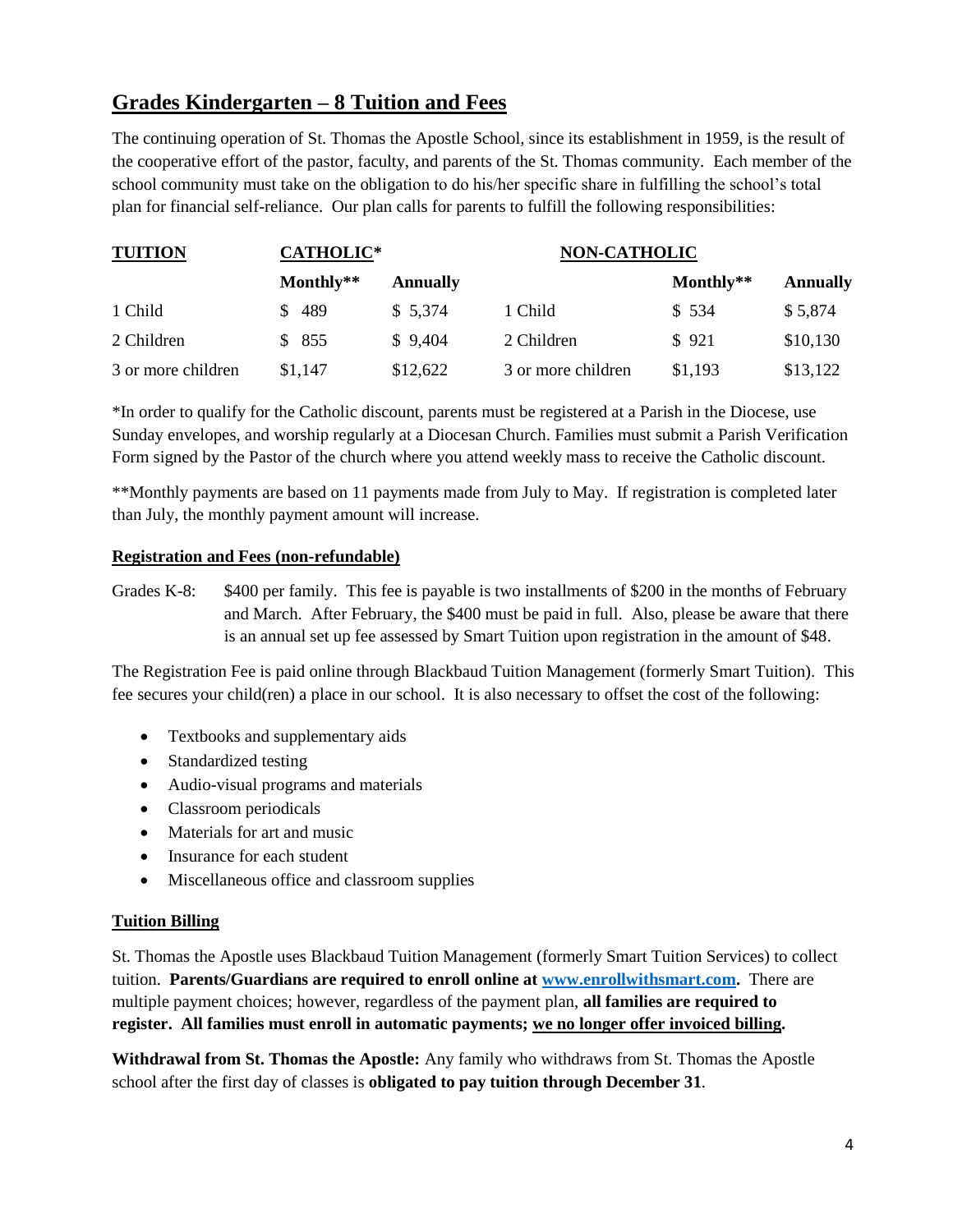### **Family Service Initiative (FSI)**

STA's tuition includes a discount for parents (husband/wife) or guardians who participate in our Service Initiative. If families do not choose to volunteer, *or do not make arrangements to cover their hours, an additional \$700 per year will be added to your tuition to cover lost revenue.* These hours include a choice between bingo, lunch aides, athletics, PREP teachers, substitute teachers (must be a certified substitute teacher), or teacher aides. All positions are based on availability and principal approval.

There are people registered in the parish who can be privately contracted to work bingos for a fee. **After you receive your schedule,** contact the bingo coordinator, Jennifer Bachonski, in the Parish Office at 732- 251-4000 ext. 8210 if you are interested in contact information for a replacement. *STA does not pay Bingo replacements.*

Our five weekly Bingos have historically grossed between \$250,000 and \$300,000 per year. This represents an approximate subsidy of \$700-\$900 for each child enrolled in St. Thomas the Apostle School. The success of our weekly bingos through the years borders on miraculous when compared to the same kind of efforts by other schools and parishes. Generating this additional money allows our tuition to remain within reach for our families. Good service by adequate staffing plays a large role in the success of our Bingo program.

**Bingo Requirements:** Each family is responsible for working 7 Bingos per year.

| Bingo Schedule: | Tuesday and Thursday: 11:00AM |  |
|-----------------|-------------------------------|--|
|                 | Friday: 9:00PM and Midnight   |  |
|                 | Sunday: 5:00PM                |  |

Upon registration each year, parents are given the opportunity to select the day that is most convenient. A schedule of bingo staffing teams is compiled after registration. Bingo staffing assignments for the new school year begins on July 1, and ends on June 30.

A minimum of three (3) bingos must be completed prior to January 1. Missed bingos without replacement will be charged at a rate of \$100 per bingo.

Anyone who encounters a conflict with their scheduled day/night should call the chairperson and request a schedule change. If a different day/night is requested, the coordinator must be informed.

Alternate opportunities include\*:

**Lunch Time Volunteers:** Requires helping in the cafeteria and during recess. The number of hours required to fulfill the Service Initiative varies.

**PREP Teacher:** This requires an interview and confirmation with the PREP Director, Deborah Yesis.

**Teacher Aide:** Teacher Aides are an integral part of the learning experience and an important addition to our classrooms. This position requires an interview with the Principal and a commitment of at least one day per week. **\*Based on availability**.

**Substitute Teacher:** This position requires NJ Certification for Substitution, and you must be called in to substitute for a minimum of 8 school days. **\*Not guaranteed and based on availability.**

\*Please fill out a volunteer application, which is available in the school office as well as on the school website. All volunteers must adhere to the guidelines set forth for volunteers by the Diocese of Metuchen.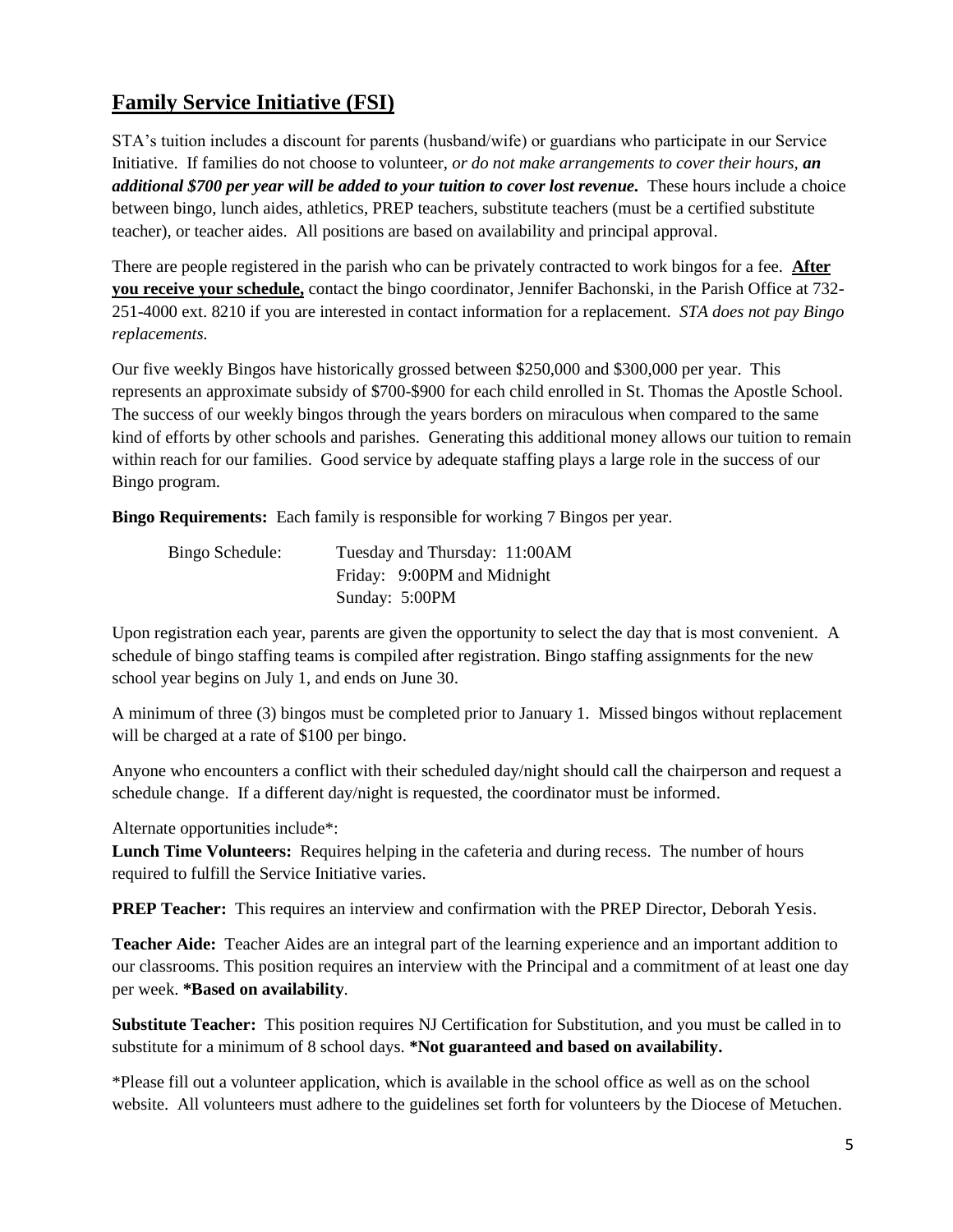### **"Little Angels" Pre-School Tuition and Fees**

The first few years of a child's life is monumental in the development of certain key domains: language and literacy, social and emotional growth, and early mathematical concepts. At St. Thomas the Apostle, special consideration is given to the developmental capacities of a young brain and its potential as a precursor for future academic success.

All classrooms have Interactive Promethean Boards for technological opportunities.

The Pre-Kindergarten follows the St. Thomas the Apostle School calendar. Parents or guardians must select one of the following attendance and tuition schedules upon registration of the child:

### **4-Year-Old Program**

Recognizing that learning occurs through Multiple Intelligences guides the experiences of our Pre-School 4 year olds. In addition to a comprehensive Kindergarten readiness program, physical education, music and movement, and art are included to target age-appropriate cognitive growth while incorporating stimulating both free and directed play. **Children must be 4 years in accordance with the sending district's age requirement.**

|                   |                               | Monthly $*$ | Annually |
|-------------------|-------------------------------|-------------|----------|
| $7:45AM - 2:00PM$ | Monday through Friday         | \$630       | \$6,930  |
| $7:45AM - 2:00PM$ | Monday, Wednesday, and Friday | \$404       | \$4,442  |

*\*Monthly payment amount is based on payments made from August to June. If registration is completed later than August, the monthly payment amount will increase.*

### **3-Year-Old Program**

Children learn fundamentally through play because learning is optimum when it is fun. The best way for our 3 year olds to learn through play is with movement, exploration, music, and pre-reading lessons. **All children must be 3 before October 1, and be fully toilet trained before starting school.**

3-Year-Old three day per week program (Monday, Wednesday, and Friday)

|                                   | Monthly $*$ | Annually |
|-----------------------------------|-------------|----------|
| $7:45AM - 12:00PM$                | \$235       | \$2,590  |
| $7:45AM - 2:00PM$                 | \$404       | \$4,442  |
| 3-Year-Old 5 day per week program |             |          |
|                                   | Monthly $*$ | Annually |
| $7:45AM - 12:00PM$                | \$392       | \$4.316  |

 $7:45AM - 2:00PM$  \$ 630 \$6,930

*\*Monthly payment amount is based on payments made from August to June. If registration is completed later than August, the monthly payment amount will increase.*

**Pre-K Registration Fee: \$125 per family.** Registration for your child(ren) is a full year commitment. **Pre-Kindergarteners do not qualify for the elementary school multiple family discounts**; however, the Pre-K registration fee will be waived. Also, please be aware that there is an annual set up fee assessed by Blackbaud Tuition Management (formerly Smart Tuition) upon registration in the amount of \$48.

Families enrolling more than one child in our Pre-K program will receive a 20% discount.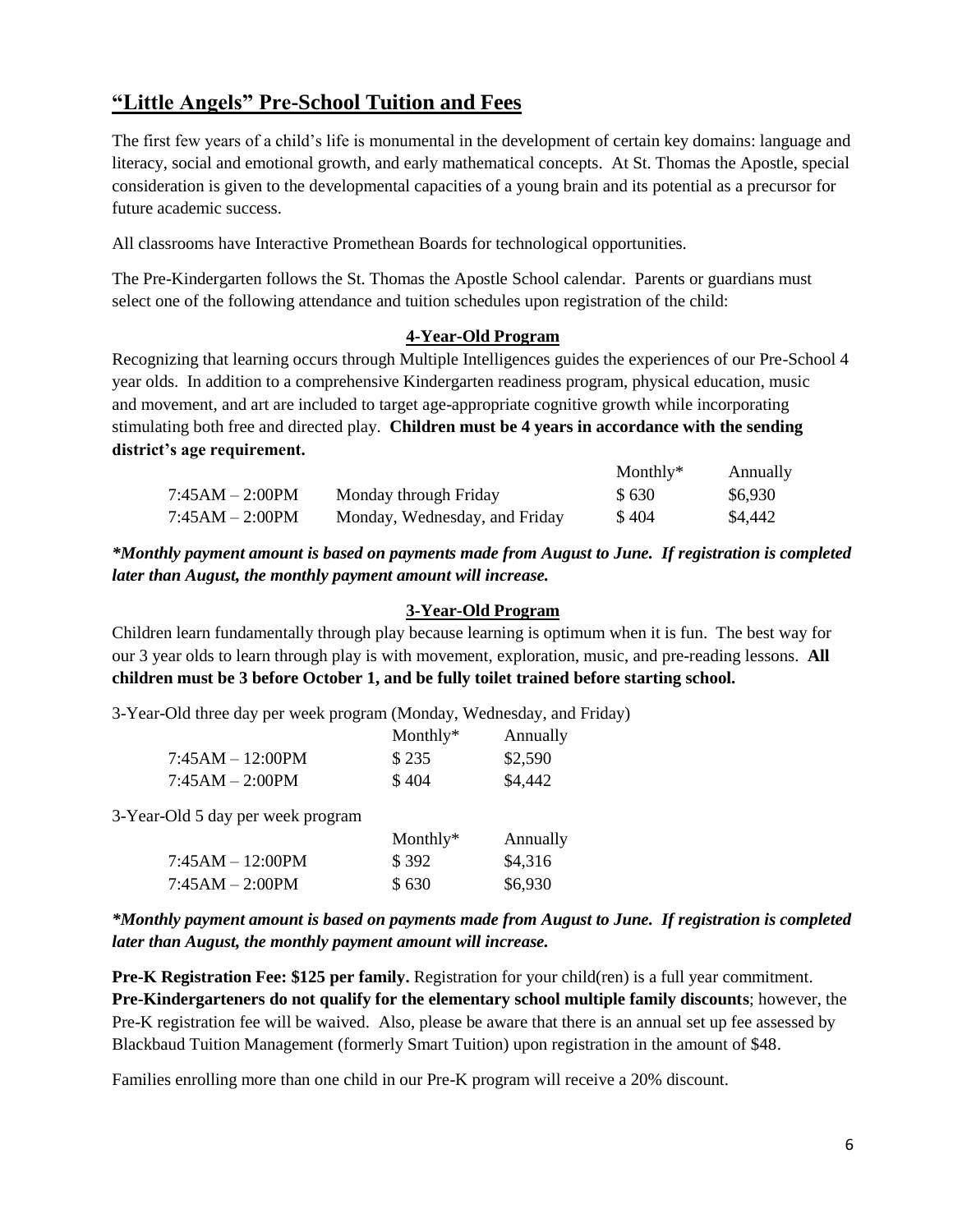### **St. Thomas Before Care Program**

A Before Care School Program is available for children enrolled in St. Thomas the Apostle School in grades Pre-K 4 through 8<sup>th</sup> grade. It is supervised by a certified member of the STA faculty.

The Before-Care School Program operated each regular school day from 6:30 – 7:30AM. It is held in the computer lab, a classroom in the middle school wing. Students should enter through the side door (Door #2). Please ring the bell for entrance.

During inclement weather, if the school has a 2-hour delay, Before Care will begin at 8:30AM.

Registration for the Before Care Program takes place in early September, during the first week of school. Registration is ongoing as needed.

The fees for Before-Care are:

|                    | 1 Hour  | 45 Minutes | 30 Minutes | 15 Minutes |
|--------------------|---------|------------|------------|------------|
| 1 Child            | \$10.00 | \$8.00     | \$6.00     | \$4.00     |
| 2 Children         | \$11.00 | \$9.00     | \$7.00     | \$5.00     |
| 3 or More Children | \$12.00 | \$10.00    | \$8.00     | \$6.00     |

\*All fees are per day rates.

If you have any questions regarding our Before Care program, please contact Ms. Donna Delfino, Before Care Supervisor, at [ddelfino@sttaob.com.](mailto:ddelfino@sttaob.com) All billing questions should be directed to Ms. Colleen Fritzen, School Business Office Administrator, at [cfritzen@sttaob.com.](mailto:cfritzen@sttaob.com)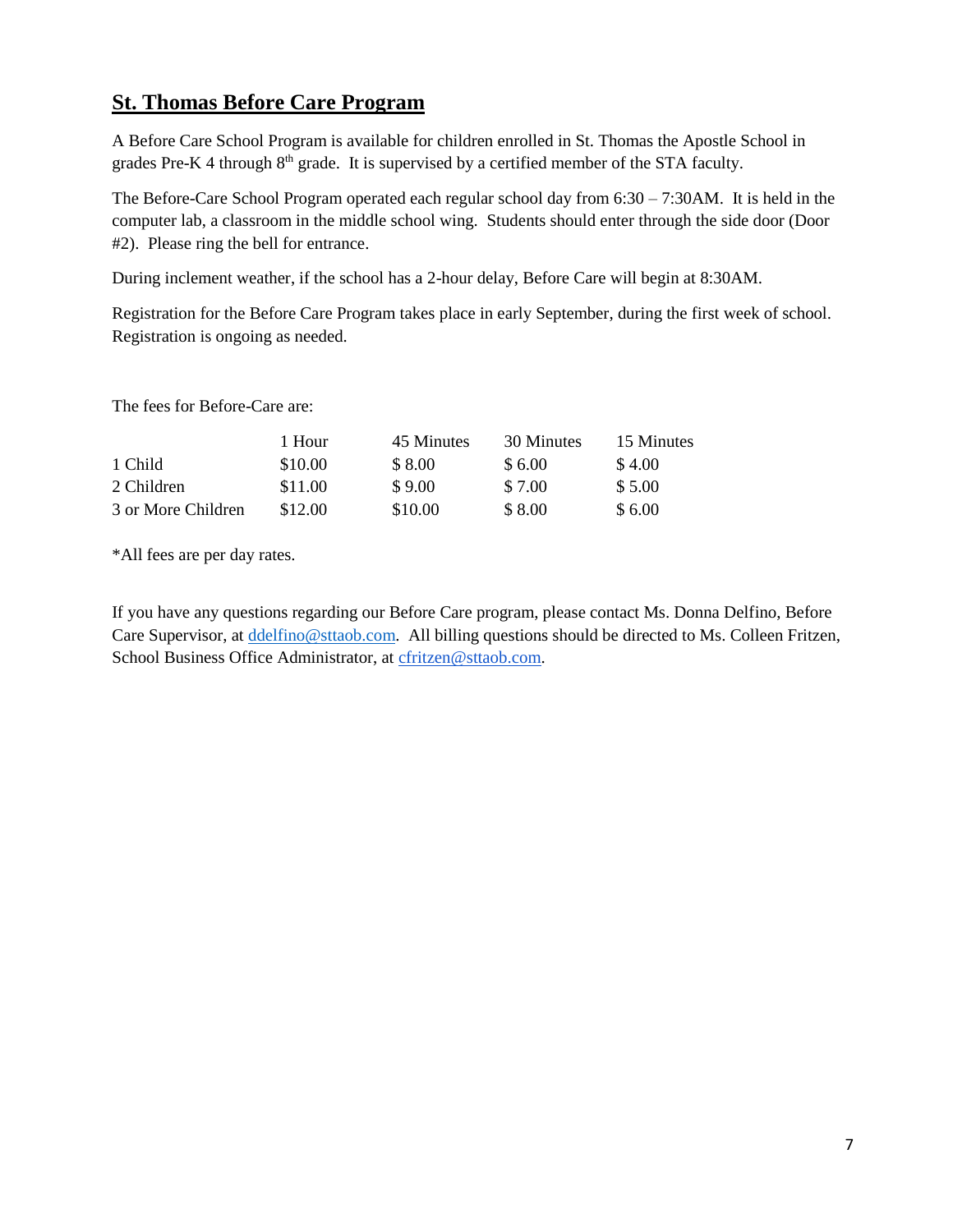### **St. Thomas After Care Program**

The After Care program was established to serve the special needs of our parents and guardians who require an extended day for their children in a safe, structured, learning environment under the direction of a loving and dedicated staff. It is available to all students in grades Pre-K 4 through 8<sup>th</sup> grades. We do not offer an **After Care program for our Pre-K 3 year olds.**

| <b>Tentative Daily Schedule:</b> |                                                             |                                       |
|----------------------------------|-------------------------------------------------------------|---------------------------------------|
| $2:00-3:00PM$                    | Rest/Quiet time and snack (peanut free; provided by parent) |                                       |
| $3:00-4:00$ PM                   | <b>Homework</b>                                             |                                       |
| 4:00-6:30PM                      | Fitness Room/Gym, outdoor play, reading, games              |                                       |
| Hours: Full Days                 |                                                             | Half Days                             |
|                                  | 2:00-6:00PM (unless otherwise indicated)                    | 12:20-6:00PM (additional fee applies) |

All students *must be registered* prior to attending After Care. A \$25 per family, non-refundable registration fee is due with the After Care registration form.

After Care follows the regular school calendar. **In the case of any emergency closings or early dismissals, parents/guardians must provide other arrangements.**

| <b>Monthly Rates:</b> | 5 Days/Week | $2:00-6:00PM$ |         |         |
|-----------------------|-------------|---------------|---------|---------|
| 1 Child               | \$378/Month |               |         |         |
| 2 Children            | \$454/Month |               |         |         |
| 3 or More Children    | \$568/Month |               |         |         |
| Daily Rates:          | 1 Hour      | 2 Hours       | 3 Hours | 4 Hours |
| 1 Child               | \$12        | \$18          | \$22    | \$26    |
| 2 Children            | \$18        | \$22          | \$26    | \$32    |
| 3 or More Children    | \$22        | \$26          | \$32    | \$38    |

Early Dismissal day fees: 12:20PM to 2:00PM - \$12 for one child, \$18 per family. At 2:00PM the regular rates will begin. This fee applies to both the monthly and daily rates.

**\*Beginning at 6:10PM, a late pick-up fee will be charged to your account beginning at \$20, and increasing by \$5 for each additional 10 minutes that you are late to pick up your child.** Consistent late pick-ups will result in your child(ren)'s dismissal from the program.

All families are expected to remain up to date with their payments. **Any family who is more than 90 days late with their monthly payment will be suspended from using the program until their account is brought current.** 

If you have any questions regarding the After Care program, please contact MaryAnn Adami, After Care Supervisor, at 732-251-4812 ext. 8229, or [madami@sttaob.com.](mailto:madami@sttaob.com) All billing questions should be directed to Ms. Colleen Fritzen, School Business Office Administrator, at [cfritzen@sttaob.com.](mailto:cfritzen@sttaob.com)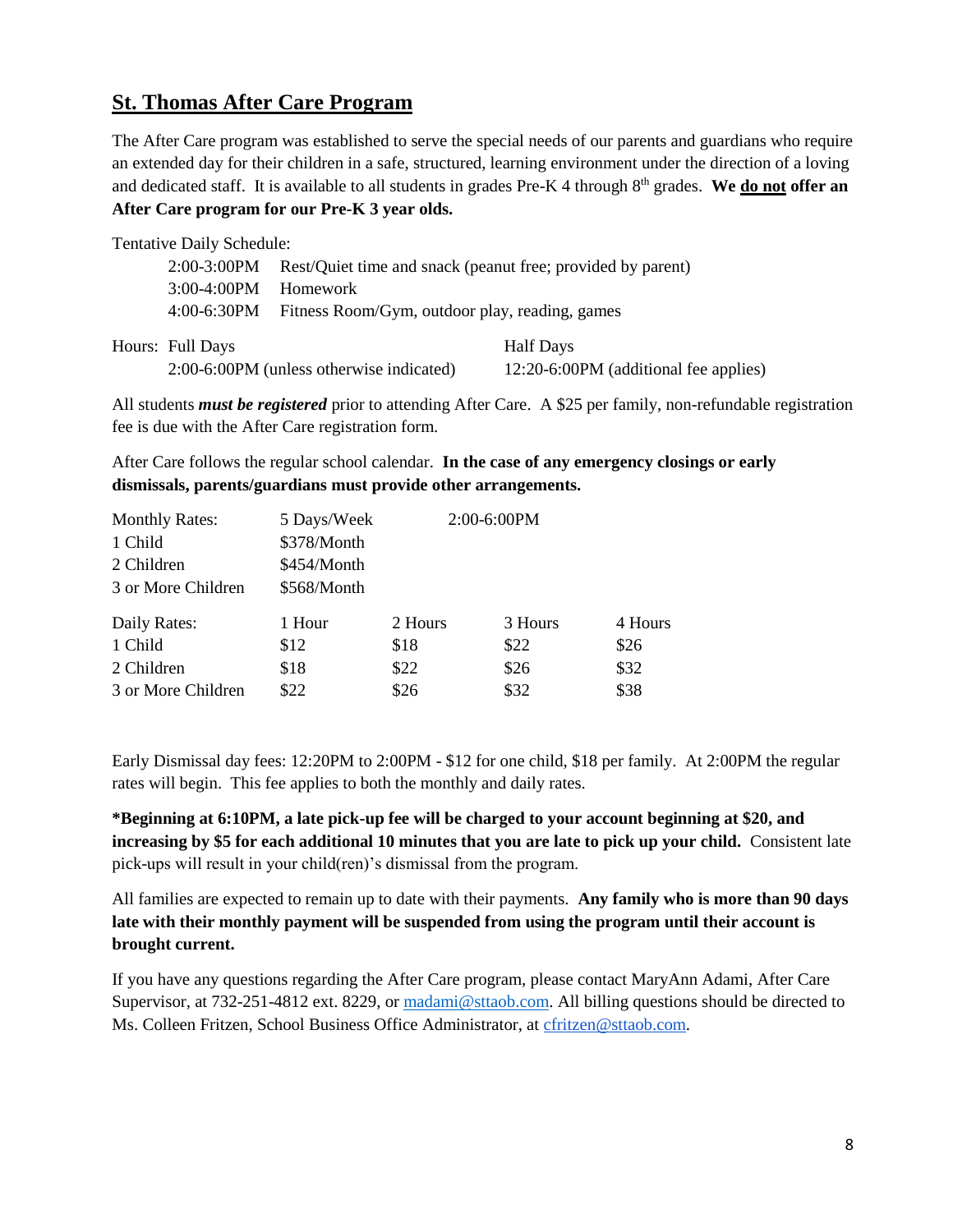#### **Bus Transportation**

Bus transportation (for Kindergarten through 8<sup>th</sup> grade students) to St. Thomas School is provided by most municipalities, according to New Jersey Law, providing certain distance requirements are met. Each municipality which provides busing has a "Transportation Coordinator" who arranges the bus routes and schedule.

St. Thomas School provides parents with busing forms. **All parents must complete the busing form (one form per child), regardless of your intention to avail your child(ren) of this form of transportation.** These forms must be returned to the school by March 10. This enables the school to submit to individual townships the necessary bus forms in time for the transportation coordinators to determine the need for a bus in that area. If bus forms are not submitted promptly, and a true count cannot be determined by these coordinators, you can and will lose your busing.

Not all municipalities provide bus transportation. Some will issue financial reimbursement allotments to parents who provide transportation for their child(ren) throughout the year. A busing form must be completed by parent(s) who qualify for a transportation reimbursement from their local municipality. Some municipalities, because of their geographic size, are not obligated to provide transportation or reimbursement. The following is for your information:

Old Bridge Board of Education Route 9 and Jake Brown Road Old Bridge, NJ 08857 732-360-4502

Monroe Township Board of Education 423 Buckelew Avenue Monroe, NJ 08831 732-521-2114

Monmoutn-Ocean Ed. Services Commission 900 Hope Road Tinton Falls, NJ 07712 732-695-7839 (Colts Neck, Howell, Freehold, Manalapan, Englishtown, Morganville, and Marlboro)

East Brunswick Board of Education 760 Route 18 East Brunswick, NJ 08816 732-613-6740

South River Board of Education 15 Montgomery Street South River, NJ 08882 732-613-4000

Matawan/Aberdeen Regional School Dist. One Crest Way Aberdeen, NJ 07747 732-290-2735

Milltown Board of Education 80 Violet Terrace Milltown, NJ 08850 732-828-0301

Millstone Board of Ed. Attn: Transportation Dept. 18 Schoolhouse Road Clarksburg, NJ 08510 732-446-2162

Holmdel Board of Education 4 Crawford Corner Road P.O. Box 407 Holmdel, NJ 07733 732-946-6705

Spotswood Transportation Dept. 105 Summerhill Road Spotswood, NJ 08884 732-723-2242

Sayreville Public Schools Transportation P.O. Box 997 Sayreville, NJ 08872 732-525-5200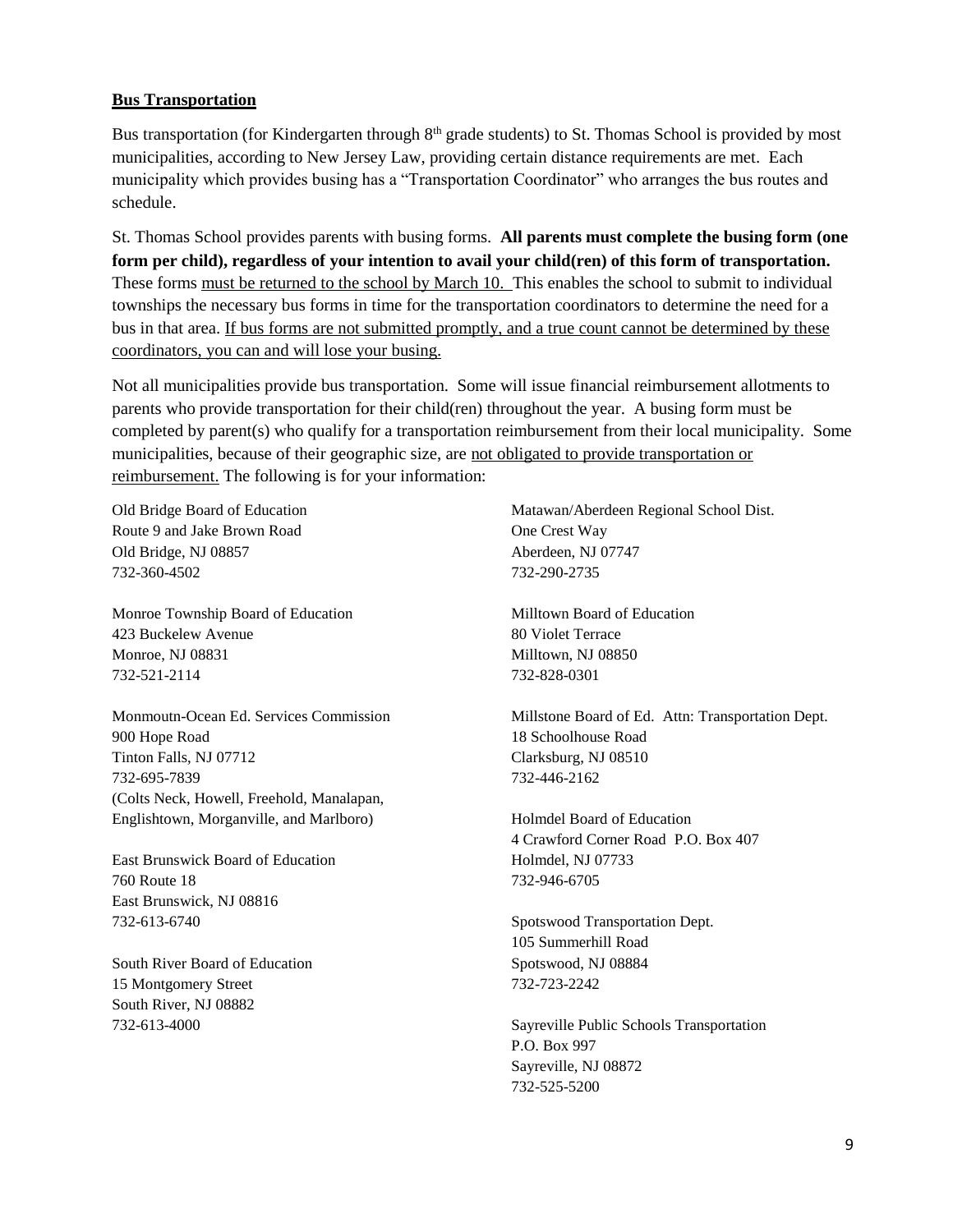### **Middle School Experience**

### **The Middle School Schedule:**

Block schedules provide certain advantages over traditional schedules, such as fewer class interruptions, more time on task, and more in depth learning opportunities. All subjects are taught in 60 minute blocks with various days and classes per week.

A high priority has been given to Language Arts and Math (300 minutes each per week), which allows for teachers to use more process-oriented strategies and project based learning. Science, Social Studies, and Religion meet for 180 minutes per week, and Spanish, Physical Education, and Digital Technology meet for 120 minutes per week.

### **After School Programs:**

### **Art Club:**

The St. Thomas School Art Club is open to students in grades 1 through 8. The children experiment with various media and learn about the lives and styles of selected artists. There is a small fee for participation in the Art Club.

#### **Fundamental Music Instruction:**

Fundamental Music Instruction offers instrumental music instruction to students in grades 1-8 on the following instruments: flute, clarinet, saxophone, trumpet, trombone, percussion, guitar, and keyboard.

As students progress, they also offer oboe, piccolo, tenor saxophone, French horn, baritone, and tuba lessons. All instruments are available for rental, or you may provide your own. Students take part in our concerts as well as other performance opportunities, such as the Festival Band, Traveling Band, and Honor Guard Band.

Fundamental Music Instruction has provided successful music education programs in private and parochial schools throughout the tri-state area since 1979. They have built a tradition of excellence in music instruction with a strong commitment to educational goals. The instructors are dedicated, degreed teachers of music. All of our staff members attend a special orientation each year before school begins, and they participate in teacher meetings and workshops throughout the school year. In addition to teaching lessons and band and holding concerts in their own schools, our teachers also run our special Honors and All-State Band activities.

### **Athletics:**

Programs to be determined based on availability.

#### **Drama Organizations:**

Programs to be determined based on availability.